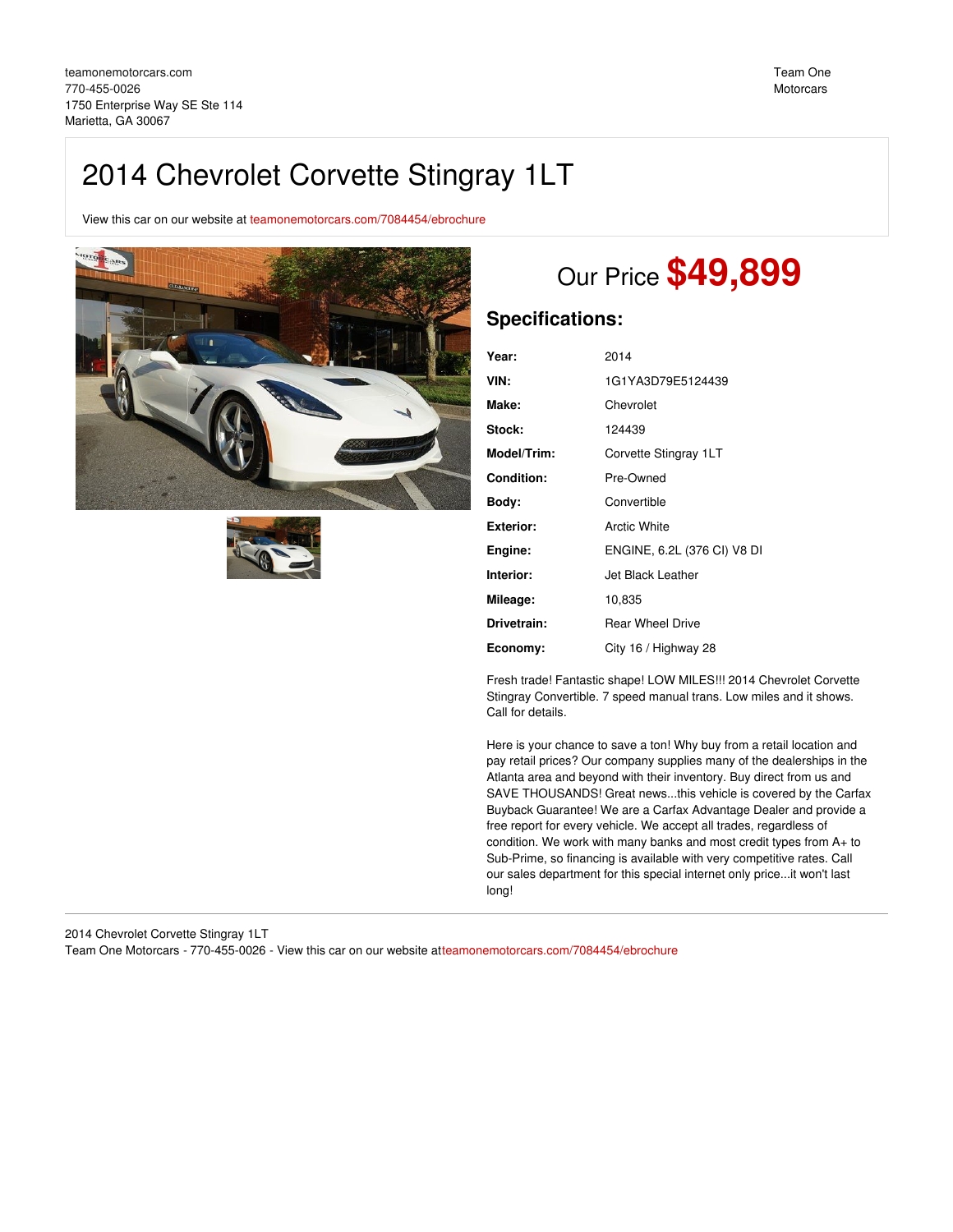

#### 2014 Chevrolet Corvette Stingray 1LT

Team One Motorcars - 770-455-0026 - View this car on our website a[tteamonemotorcars.com/7084454/ebrochure](https://teamonemotorcars.com/vehicle/7084454/2014-chevrolet-corvette-stingray-1lt-marietta-ga-30067/7084454/ebrochure)

# **Installed Options**

## **Interior**

- Seat adjusters, driver and passenger 8-way Perforated Mulan leather seating surfaces
- Console, floor 2 covered cup holders, auxiliary power outlet, USB ports, SD card slot, auxiliary input jack and storage
- Floor mats, carpeted- Steering column, power tilt and telescopic
- Steering wheel, 3-spoke leather-wrapped
- Steering wheel controls, audio, voice recognition and Driver Information Center
- Driver Information Center, color- Oil life monitoring system
- Door locks, power programmable with lockout protection
- Keyless Access with push button start and 2 remote transmitters that enable automatic door unlock and open by touching door switch
- Windows, power with driver and passenger Express-Down/Up
- Cruise control, electronic with set and resume speed
- Theft-deterrent system, vehicle, push button start, immobilizer and audible visual alarm
- Air conditioning, dual-zone automatic climate control with individual climate settings for
- driver and dedicated passenger controls and outside temperature display - Air filtration system with pollen filter- Defogger, rear-window, electric
- 
- Visors, driver and passenger illuminated vanity mirrors
- Lighting, interior with courtesy, cargo and glovebox
- Storage, with electric locking glovebox, behind screen storage, center console and rear compartment with cover
- 1LT interior trim seats only in interior color selected- Seats, GT bucket

### **Exterior**

- Wipers, front intermittent- Glass, Solar-Ray light-tinted
- Mirrors, outside heated power-adjustable, body-color
- Headlamps, high intensity discharge (HID), Xenon, LED park and turn signals and Daytime Running Lamps
- Convertible top, power-folding, remote control includes glass rear window with integral defogger